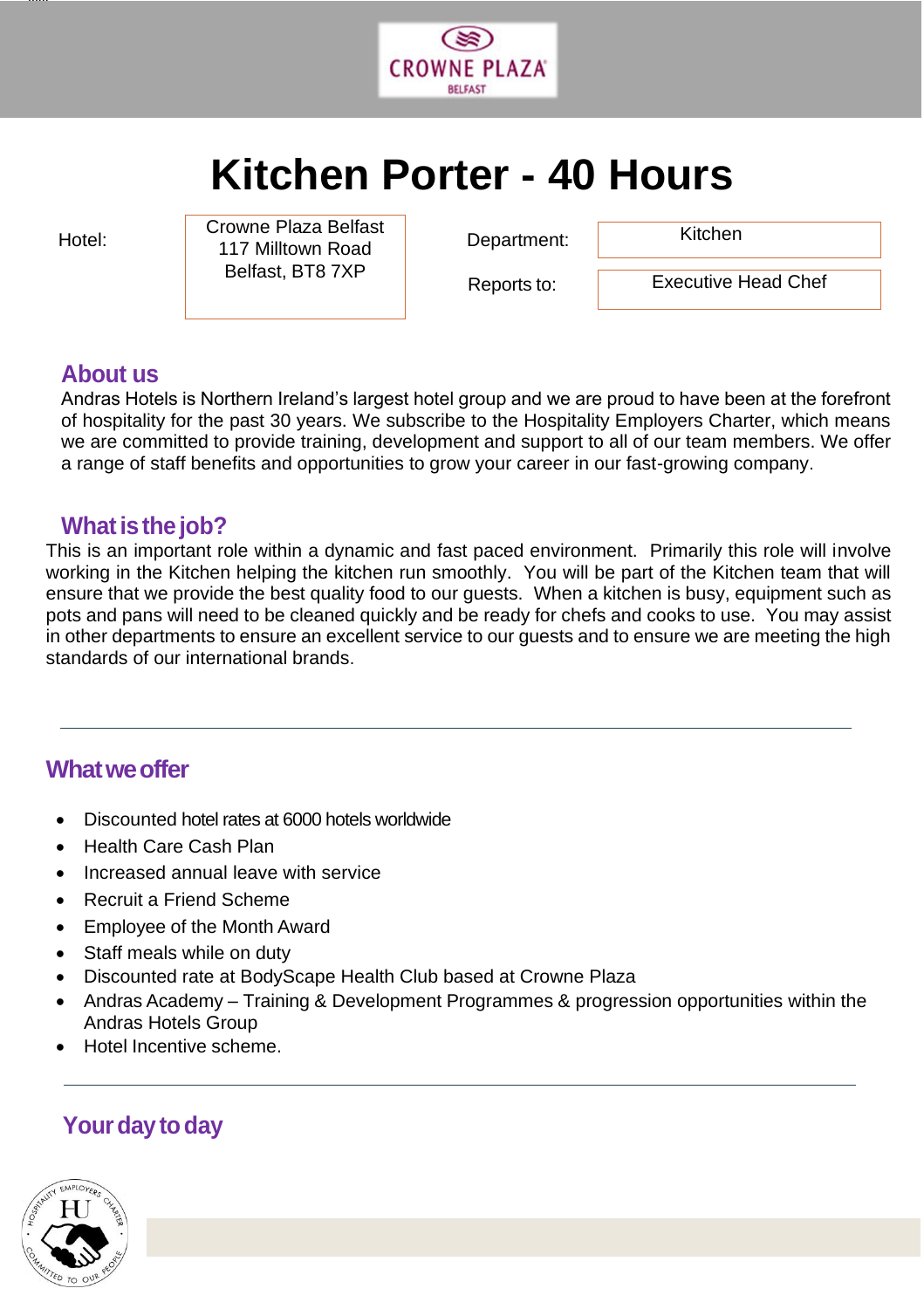

- Achieve individual and departmental targets and objectives
- Wash, dry and store correctly crockery/cutlery and glassware
- Operate the plate wash and pot wash machines, and carry out daily maintenance
- Clean the kitchen to a high level of hygienic standards, i.e. sanitise surfaces, sweep the floor, keep refuse areas tidy and ensure the removal of rubbish on time
- Clean service prep area

jjjjjj

- Assist in cleaning of front and back of house when required
- Accept deliveries when required and ensure goods are correctly stored and comply with health and food safety regulations
- Adhere to Standard Operating Procedures and Checklists
- Be aware of hazardous substances and to ensure that relevant protective clothing is worn and that directions are followed
- Report to Senior Chef on duty any broken equipment or items not considered safe
- Wear clean, suitable uniform and name badge at all times
- Keep staff/work areas tidy, safe and report any hazard, accident, loss or damage to management and observe all requirements under Health & Safety at Work act (1989)
- Attend training courses when requested
- Adopt the hotel brand behaviours.

## **Whatweneedfrom you**

#### **Essential:**

- Good communication and listening skills
- Ability to work in a fast paced and pressurised environment
- Ability to work within a Team and also independently
- Ability to communicate and follow instruction.

#### **Desirable:**

- Experience in a Kitchen Porter role
- Experience of working in hospitality

# **How do I deliver this?**

**We genuinely care about people and we show this through living out our promise of True Hospitality each and every day. It's what connects every colleague in all Crowne Plaza hotels.**